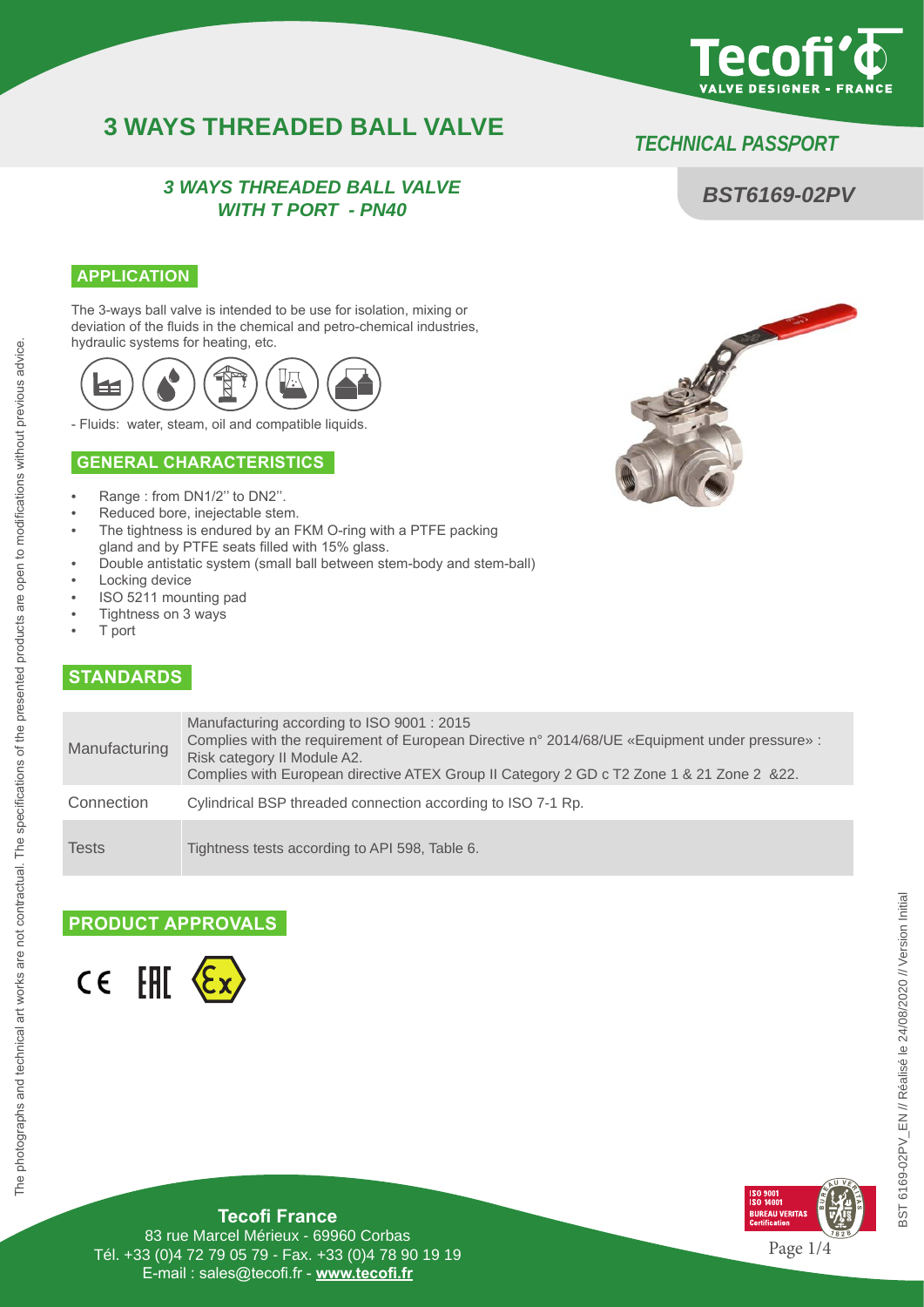

# **3 WAYS THREADED BALL VALVE** *TECHNICAL PASS*P*ORT*

### *BST6169-02PV*

## **CONSTRUCTION**



| Pos.           | <b>Description</b> | <b>Material</b>           |
|----------------|--------------------|---------------------------|
| 1              | Body               | Stainless steel EN 1.4408 |
| $\overline{2}$ | <b>Ball</b>        | Stainless steel AISI 316  |
| 3              | Seat               | PTFE chargé 15% verre     |
| $\overline{4}$ | Body gasket        | <b>PTFE</b>               |
| 5              | Body               | Stainless steel EN 1.4408 |
| 6              | <b>Stem</b>        | Stainless steel AISI 316  |
| 7              | Stem gasket        | <b>PTFE</b>               |
| 8              | $O$ ring           | <b>FKM</b>                |
| 9              | Packing            | <b>PTFE</b>               |
| 10             | Packing glang      | Stainless steel AISI 316  |
| 11             | Elastic ring       | Stainless steel AISI 301  |
| 12             | <b>Nut</b>         | Stainless steel AISI 304  |
| 13             | Washer             | Stainless steel AISI 304  |
| 14             | Packing nut        | Stainless steel AISI 304  |
| 15             | Locking device     | Stainless steel AISI 304  |
| 16             | Handle             | Stainless steel AISI 304  |
| 17             | Handle cover       | Plastique                 |
| 18             | Stop pin           | Stainless steel AISI 304  |



### **Tecofi France**

83 rue Marcel Mérieux - 69960 Corbas Tél. +33 (0)4 72 79 05 79 - Fax. +33 (0)4 78 90 19 19 E-mail : sales@tecofi.fr - **www.tecofi.fr**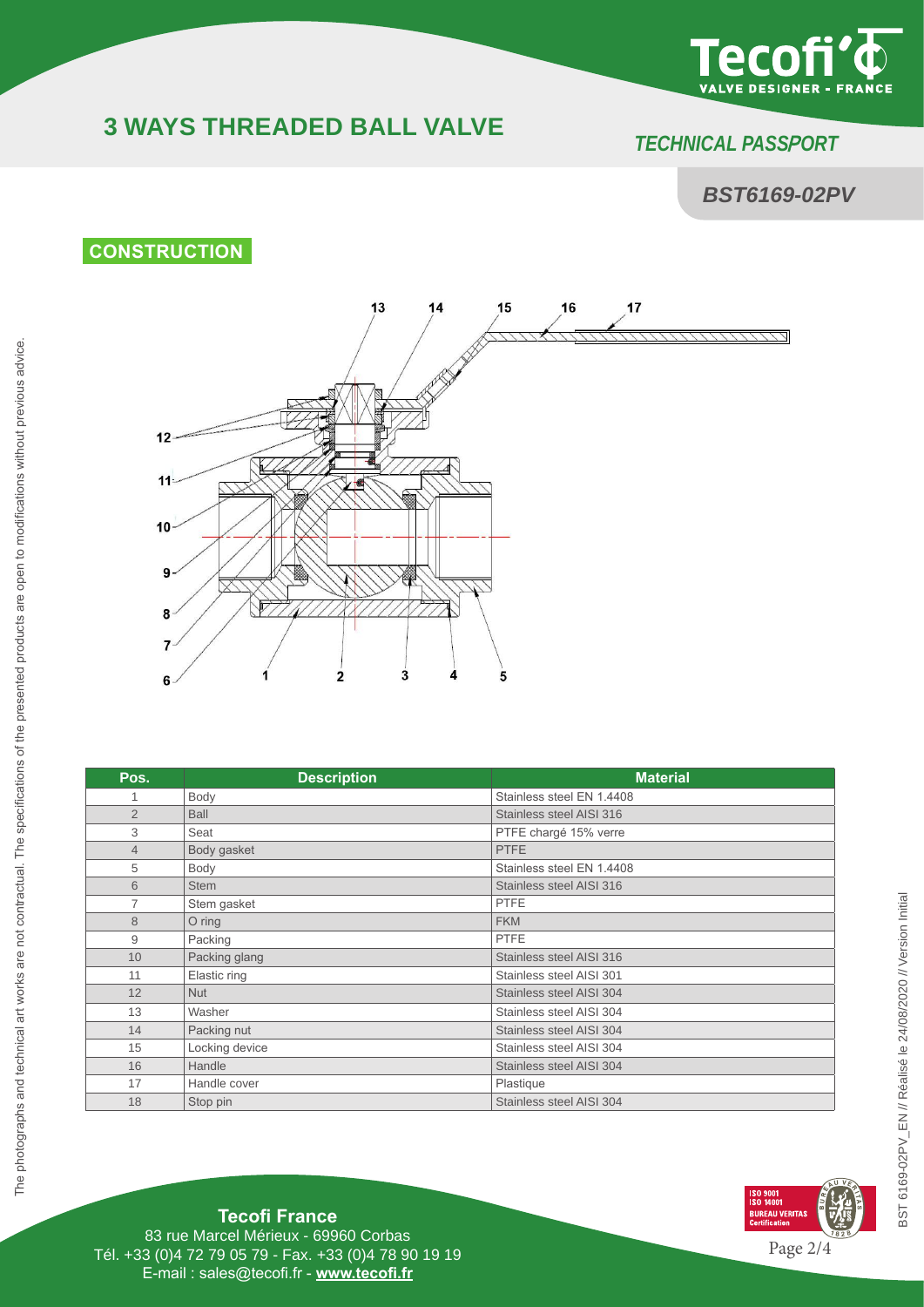

# **3 WAYS THREADED BALL VALVE** *TECHNICAL PASS*P*ORT*

## *BST6169-02PV*

### **DIMENSIONS**







|    | <b>DN</b>       | ØP  |     | L1    | L2   | Е   | <b>H1</b> | <b>H1</b> | H <sub>2</sub> | H <sub>4</sub> | c  | ØK | <b>ISO</b> | NX ØZ         |    | Ø K1 NX ØZ1            | <b>Kvs</b>          | Torque * | Weight |
|----|-----------------|-----|-----|-------|------|-----|-----------|-----------|----------------|----------------|----|----|------------|---------------|----|------------------------|---------------------|----------|--------|
| mm | inch            |     |     |       |      |     |           |           |                |                |    |    |            |               |    |                        | (m <sup>3</sup> /h) | (Nm)     | (kg)   |
| 8  | 1/4"            | 9.5 | 75  | 57.5  | 37.5 | 130 | 66        | 8.5       | 45.3           | 36.8           | 9  | 42 | F03/F04    | $4 \times 06$ | 36 | $4 \times 06$          | 2.29                | 8        | 0.70   |
| 10 | 3/8"            | 11  | 75  | 57.5  | 37.5 | 130 | 66        | 8.5       | 45.3           | 36.8           | 9  | 42 | F03/F04    | $4 \times 06$ | 36 | $4 \times 06$          | 3.86                | 8        | 0.67   |
| 15 | 1/2"            | 12  | 75  | 57.5  | 37.5 | 130 | 66        | 8.5       | 45.3           | 36.8           | 9  | 42 | F03/F04    | $4 \times 06$ | 36 | $4 \times 06$          | 4.75                | 8        | 0.63   |
| 20 | 3/4"            | 15  | 85  | 65.5  | 42.5 | 161 | 72        | 11        | 52             | 41.2           | 11 | 50 | F04/F05    | $4 \times 07$ | 42 | $4 \times 00$          | 5.11                | 9        | 0.94   |
| 25 | 4 <sub>II</sub> | 20  | 100 | 79    | 50   | 161 | 77        | 12        | 58.5           | 46.5           | 11 | 50 | F04/F05    | $4 \times 07$ | 42 | $4 \times \emptyset 6$ | 11.8                | 15       | 1.39   |
| 32 | 1"1/4           | 25  | 122 | 97    | 61   | 203 | 92        | 13.5      | 69.5           | 56             | 14 | 70 | F05/F07    | $4 \times 09$ | 50 | $4 \times 07$          | 19.6                | 20       | 2.91   |
| 40 | 1"1/2           | 32  | 131 | 106.5 | 65.5 | 203 | 96        | 13.5      | 73.5           | 60             | 14 | 70 | F05/F07    | $4 \times 09$ | 50 | $4 \times 07$          | 33.2                | 30       | 3.66   |
| 50 | 2"              | 40  | 158 | 129   | 79   | 203 | 107       | 13        | 83.5           | 70.5           | 14 | 70 | F05/F07    | $4 \times 09$ | 50 | $4 \times 07$          | 53.7                | 45       | 6.31   |

\* - The torques are given without a safety factor



BST 6169-02PV\_EN // Réalisé le 24/08/2020 // Version Initial

BST 6169-02PV\_EN // Réalisé le 24/08/2020 // Version Initial

**Tecofi France** 83 rue Marcel Mérieux - 69960 Corbas Tél. +33 (0)4 72 79 05 79 - Fax. +33 (0)4 78 90 19 19 E-mail : sales@tecofi.fr - **www.tecofi.fr**

Page 3/4